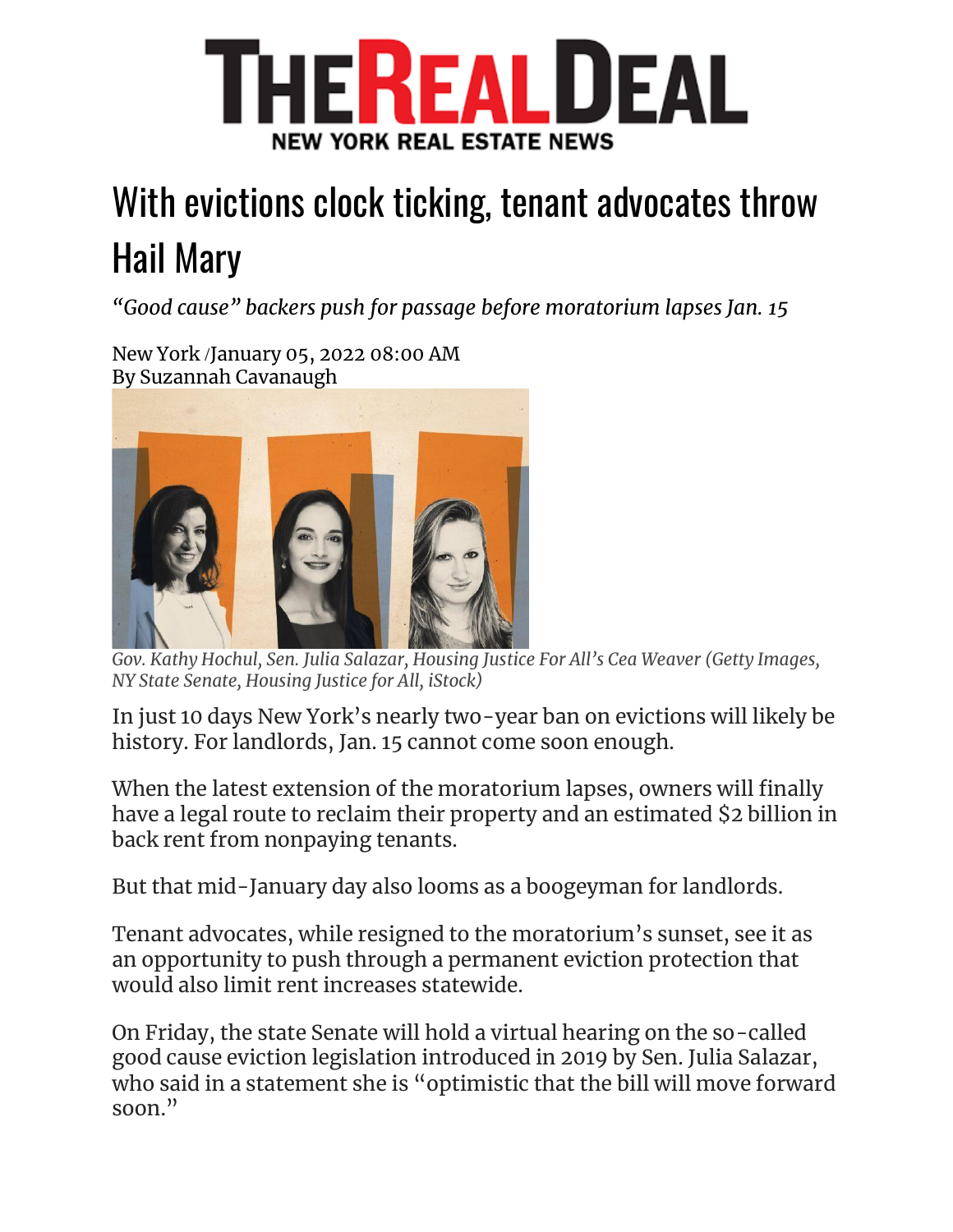"I never like to count my chickens before they hatch, but we feel pretty good about the progress we're making with the legislature on this bill," said Cea Weaver, campaign coordinator of the tenant group Housing Justice For All, which [launched a push](https://therealdeal.com/2021/11/15/housing-advocates-urge-hochul-to-back-good-cause-eviction-kill-421a/) for good cause in November. No Assembly hearing has been scheduled.

Unlikely as it might seem for lawmakers to pass such a sweeping law only two weeks into the legislative session, the [staggering rise of Covid](https://therealdeal.com/2022/01/03/top-banks-keeping-nyc-employees-home-from-wall-street-amid-covid-surge/)   $\frac{cases -}{$  $\frac{cases -}{$  $\frac{cases -}{$  the initial impetus for the eviction ban  $-$  combined with fears of mass evictions could be a compelling argument.

"Anything can happen in Albany," Weaver said. "We want good cause to be in place by the time the moratorium expires. That is a priority."

State legislators and real estate groups say another extension is likely off the table. As one political insider explained, that would take a lot of political capital, and lawmakers have other goals.

Still, 12 landlord groups wrote to Gov. Kathy Hochul and the legislature Monday night to lay out why the eviction ban is no longer needed. The letter writers, including the Real Estate Board of New York and the Rent Stabilization Association, argued that other protections, such as the year of no eviction that rent relief applicants receive, are sufficient.

They even recommended the state continue the **Tenant Safe Harbor Act**, which covers Covid-related hardship but is set to lapse on Jan. 15, through the end of June.

For Weaver, who helped pass the 2019 rent law overhaul that shocked landlords, those are inadequate substitutes for good cause.

"We need Kathy Hochul's support and the Assembly to follow," she said. "There are some clear next steps."

The bill would give tenants the right to a lease renewal in most instances and offer those whose rent increased over 3 percent or 150 percent of the inflation rate, whichever is higher, a defense against eviction for nonpayment.

To evict or recoup arrears, a landlord would have to "convince a judge that the higher rent increase was justified," said Mark Mishler, legislative director to Salazar.

The bill is far from the blanket ban on evictions now in place. Under good cause, owners would still be able to file for eviction if a tenant did not pay.